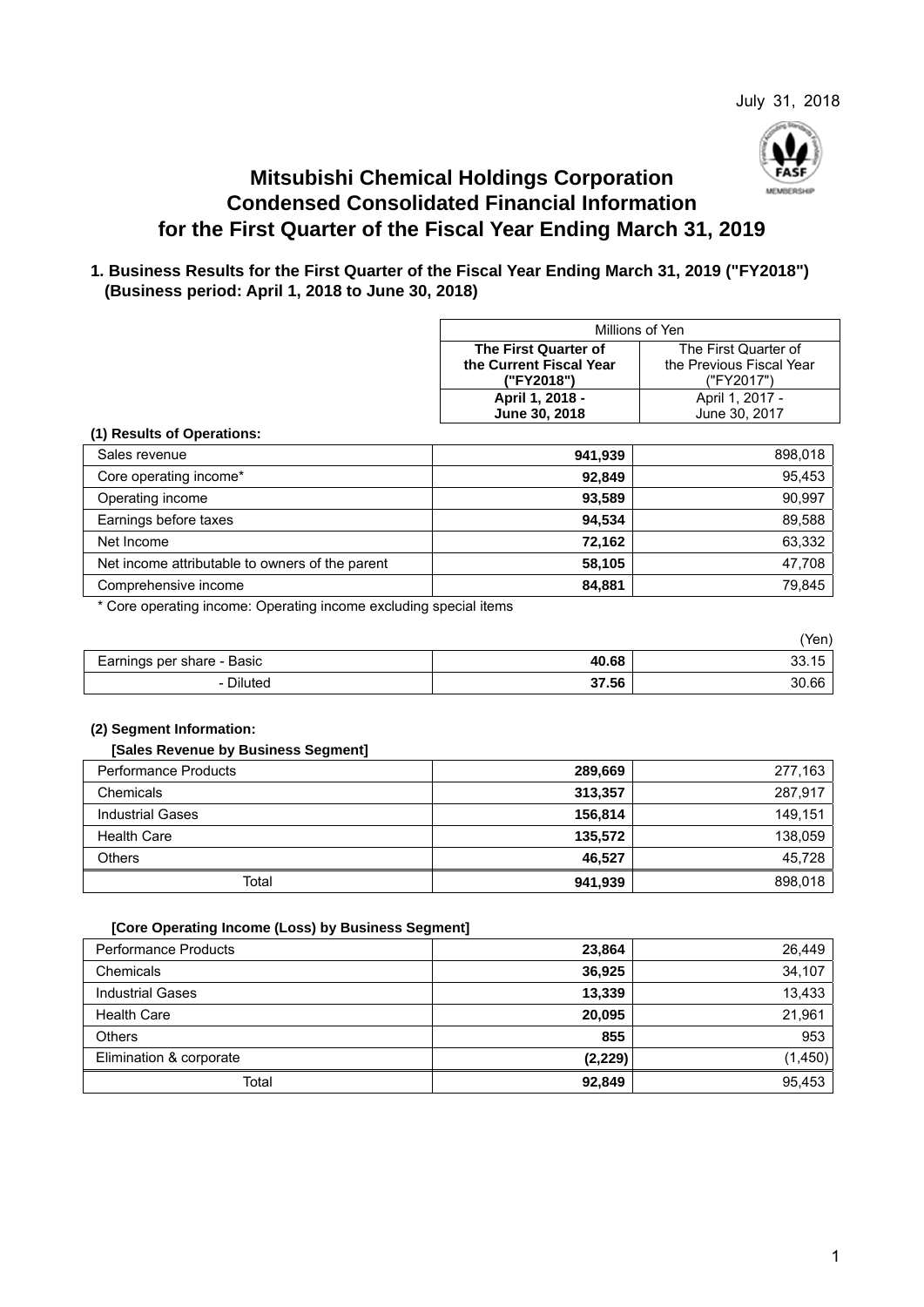|                                                                             | Millions of Yen     |                      |
|-----------------------------------------------------------------------------|---------------------|----------------------|
|                                                                             | As of June 30, 2018 | As of March 31, 2018 |
| (3) Financial Position:                                                     |                     |                      |
| Total assets                                                                | 4,696,563           | 4,700,592            |
| Total equity                                                                | 1,945,814           | 1,919,490            |
| Equity attributable to owners of the parent                                 | 1,307,390           | 1,285,750            |
| Ratio of equity attributable to owners of the parent<br>to total assets (%) | 27.8                | 27.4                 |

| Millions of Yen                                     |                      |  |
|-----------------------------------------------------|----------------------|--|
| The First Quarter of                                | The First Quarter of |  |
| the Previous Fiscal Year<br>the Current Fiscal Year |                      |  |
| ("FY2017")<br>("FY2018")                            |                      |  |
| April 1, 2018 -                                     | April 1, 2017 -      |  |
| June 30, 2018                                       | June 30, 2017        |  |

# **(4) Cash Flows:**

| Net cash provided by (used in) operating activities | 89.563    | 88.227     |
|-----------------------------------------------------|-----------|------------|
| Net cash provided by (used in) investing activities | (58, 983) | (126, 324) |
| Net cash provided by (used in) financing activities | (54, 757) | (19, 483)  |
| Cash and cash equivalents at the end of the period  | 253,681   | 307,156    |

# **2. Forecast for the Current Fiscal Year**

|                                                 | Millions of Yen                       |                                   |
|-------------------------------------------------|---------------------------------------|-----------------------------------|
|                                                 | The First Half of<br>FY2018           | FY2018                            |
|                                                 | April 1, 2018 -<br>September 30, 2018 | April 1, 2018 -<br>March 31, 2019 |
| Sales revenue                                   | 1,935,000                             | 3,930,000                         |
| Core operating income                           | 172,000                               | 355,000                           |
| Operating income                                | 168,000                               | 337,000                           |
| Net income attributable to owners of the parent | 91,000                                | 184,000                           |

|                               |                 | 'Yen,     |
|-------------------------------|-----------------|-----------|
| per share - Basic<br>Earnings | $\sim$<br>33.ZZ | $- - - -$ |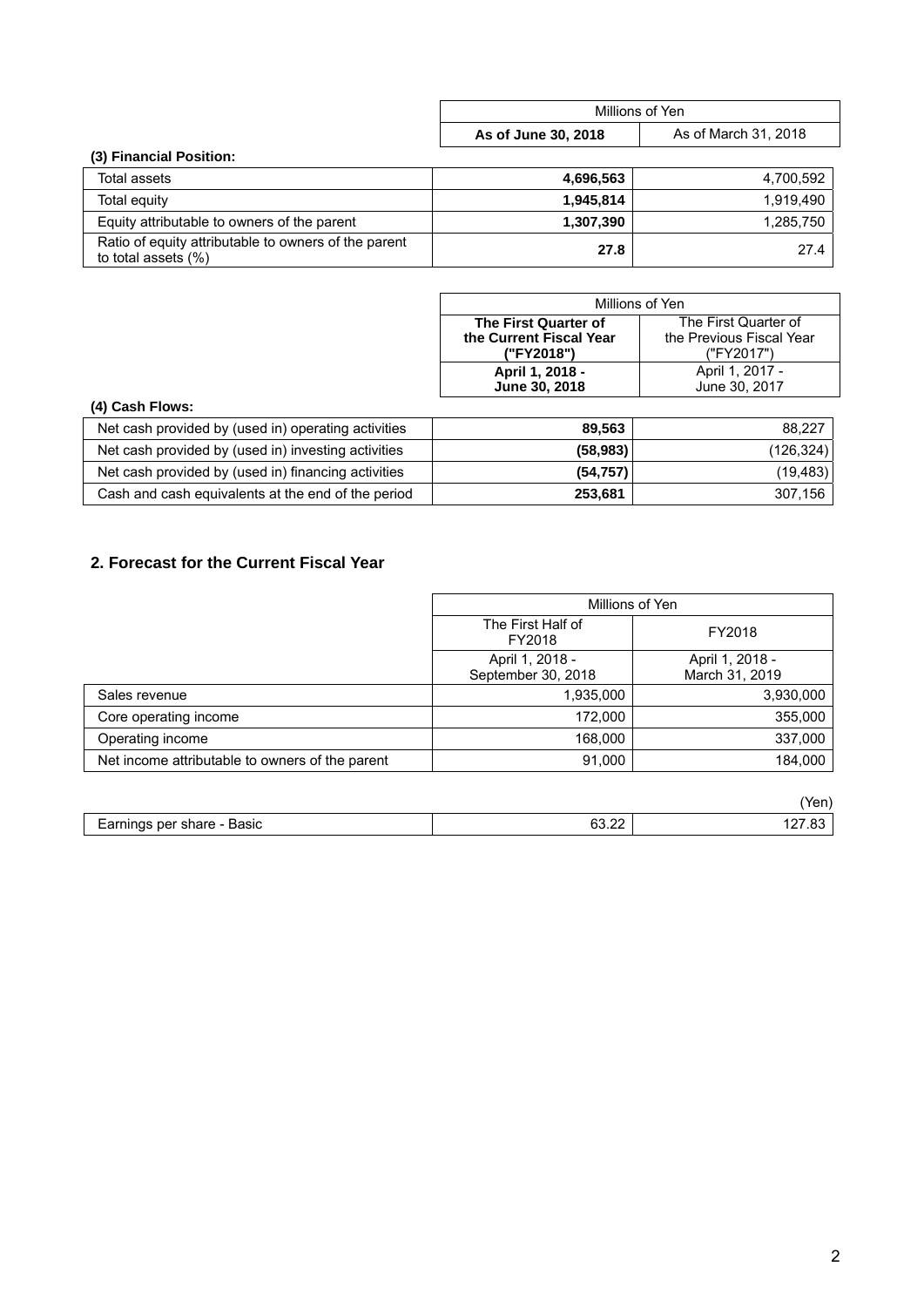# **3. Business Performance and Financial Position**

# **(1) Business Performance**

# **Consolidated Performance for the First Quarter of the Fiscal Year Ending March 31, 2019 (Fiscal 2018): Three Months Ended June 30, 2018**

# **Overview of General Performance**

The business environment surrounding the Mitsubishi Chemical Holdings Group during the first quarter of fiscal 2018 remained favorable, due to continued strong market prices for MMA, carbon products, and other products in the Industrial Materials domain, despite the impact of NHI price revision in April 2018 in the Health Care domain and slowing demand for some products and higher raw material costs in the Performance Products domain.

Against this background, sales revenue for the first quarter of fiscal 2018 increased by ¥43.9 billion, or 4.9% year on year, to ¥941.9 billion. Core operating income decreased by ¥2.7 billion, or 2.7% year on year, to ¥92.8 billion, and operating income was up ¥2.6 billion, or 2.8% year on year, at ¥93.6 billion, reflecting gains on sale of fixed assets in special items. Earnings before taxes rose by ¥4.9 billion, or 5.5% year on year, to ¥94.5 billion. Net income attributable to owners of the parent grew ¥10.4 billion, or 21.8% year on year, to ¥58.1 billion.

### **Overview of Business Segments**

The overview of financial results by business segment for the first quarter of fiscal 2018 is shown below. Gains or losses by segment are stated with core operating income which excludes gains or losses from special items including losses incurred by business withdrawals, streamlining, and others.

*In the following sections, all comparisons are with the same period of the previous fiscal year unless stated otherwise.* 

### **Performance Products Segment, Performance Products Domain**

Sales revenue increased by ¥12.5 billion, to ¥289.7 billion. Core operating income decreased by ¥2.6 billion, to ¥23.9 billion.

In functional products, sales revenue increased, due to higher sales volumes in advanced moldings and composites including high-performance engineering plastics, alumina fibers, and other products, despite slowing demand for some information and electronics related products.

In performance chemicals, sales revenue rose, reflecting rising sales volumes in performance polymers in advanced polymers and battery materials for automobiles in the new energy business.

Core operating income decreased, due primarily to an impact from scheduled maintenance and repairs and a rise in raw material costs as a whole, despite higher sales volumes and continued firmness in market prices for phenol-polycarbonate chain in advanced polymers.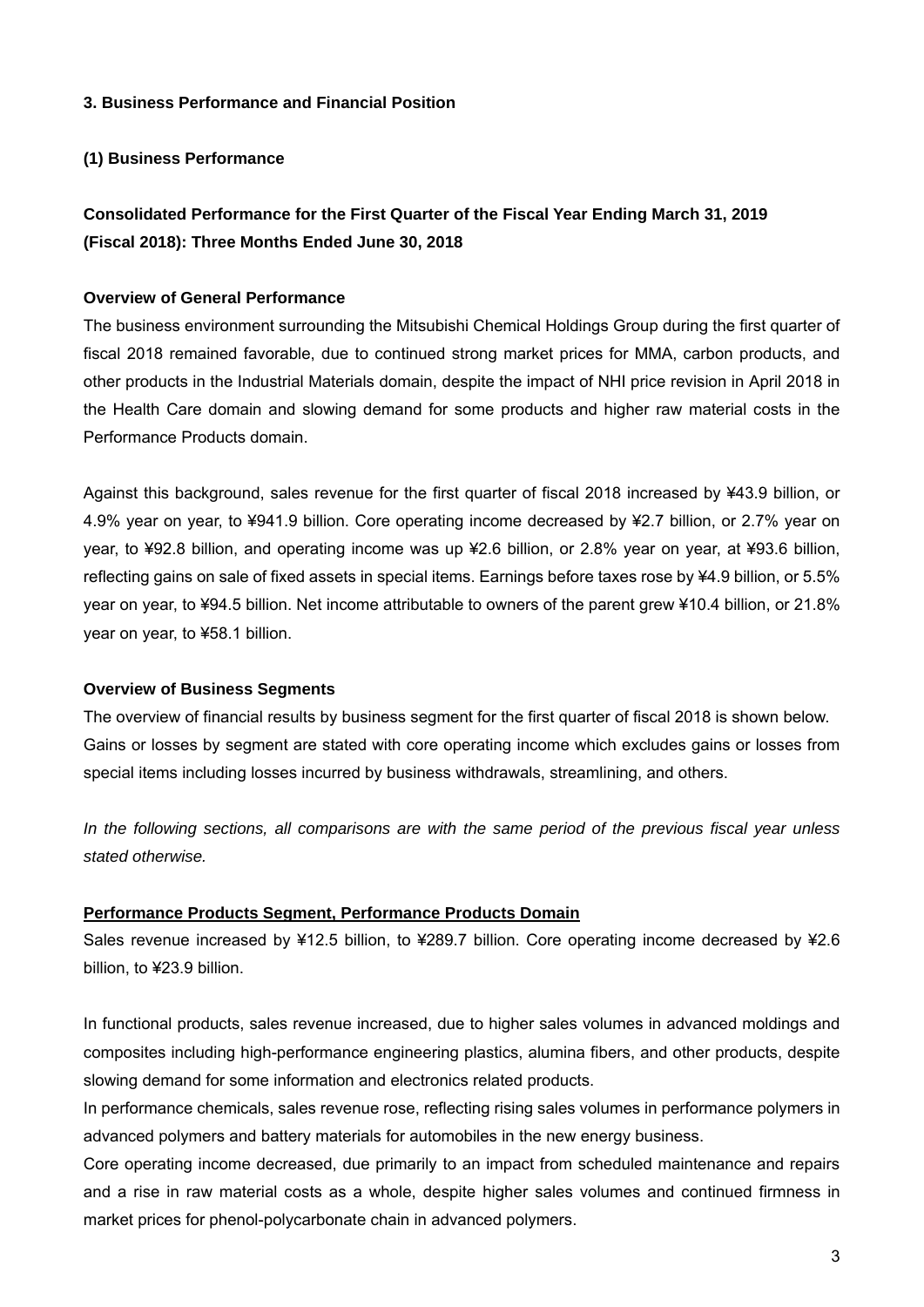Major initiatives in the Performance Products segment during the first quarter of fiscal 2018 included:

- Mitsubishi Chemical Corporation's consolidated subsidiary, The Nippon Synthetic Chemical Industry Co., Ltd., decided to expand a production facility for optical PVOH film, *OPL film*, in its Kumamoto Plant, in response to rising demand in polarizing film due primarily to spread of FPDs to emerging countries and an increase in screen size. The facility is slated to complete in March 2020. (Capacity increase: 106 million  $\text{m}^2$ /y to 127 million  $\text{m}^2$ /y)
- Mitsubishi Chemical Corporation decided to start discussions about a merger of its consolidated subsidiary, The Nippon Synthetic Chemical Industry Co., Ltd., with an assumed target date of April 2019, to further group-wide growth of associated businesses, by increasing revenue of existing businesses and developing new applications and products.

# **Chemicals Segment, Industrial Materials Domain**

Sales revenue was rose by ¥25.4 billion, to ¥313.3 billion. Core operating income grew ¥2.8 billion, to ¥36.9 billion.

In MMA, sales revenue increased due to rising MMA monomer market prices in line with continuing firm demand.

In petrochemicals, sales revenue was up due to rising sales prices brought on by higher raw material prices, despite decreased sales volumes reflecting a larger impact from scheduled maintenance and repairs at an ethylene production facility.

In carbon, sales revenue grew due primarily to higher market prices of needle coke in the continued firm demand for coke and other products.

Core operating income increased due primarily to a broadening in the price differential between raw materials and products in MMA and carbon products, despite the larger impact of the scheduled maintenance and repairs at petrochemical production facilities.

A major initiative in the Chemicals segment during the first quarter of fiscal 2018 included:

The Saudi Methacrylates Company, a joint venture between Mitsubishi Chemical Corporation and Saudi Basic Industries Corporation commenced full-scale operation at its facilities for MMA monomer (250kt/y) and PMMA (40kt/y) in April 2018.

### **Industrial Gases Segment, Industrial Materials Domain**

Sales revenue increased by ¥7.7 billion, to ¥156.8 billion. Core operating income was down ¥0.1 billion, at ¥13.3 billion.

In industrial gases, sales revenue increased, reflecting establishment of a new domestic onsite gas plant in October 2017 and continued firmness in the overseas gas business.

Core operating income remained unchanged due mainly to increased costs brought on by rising fuel prices.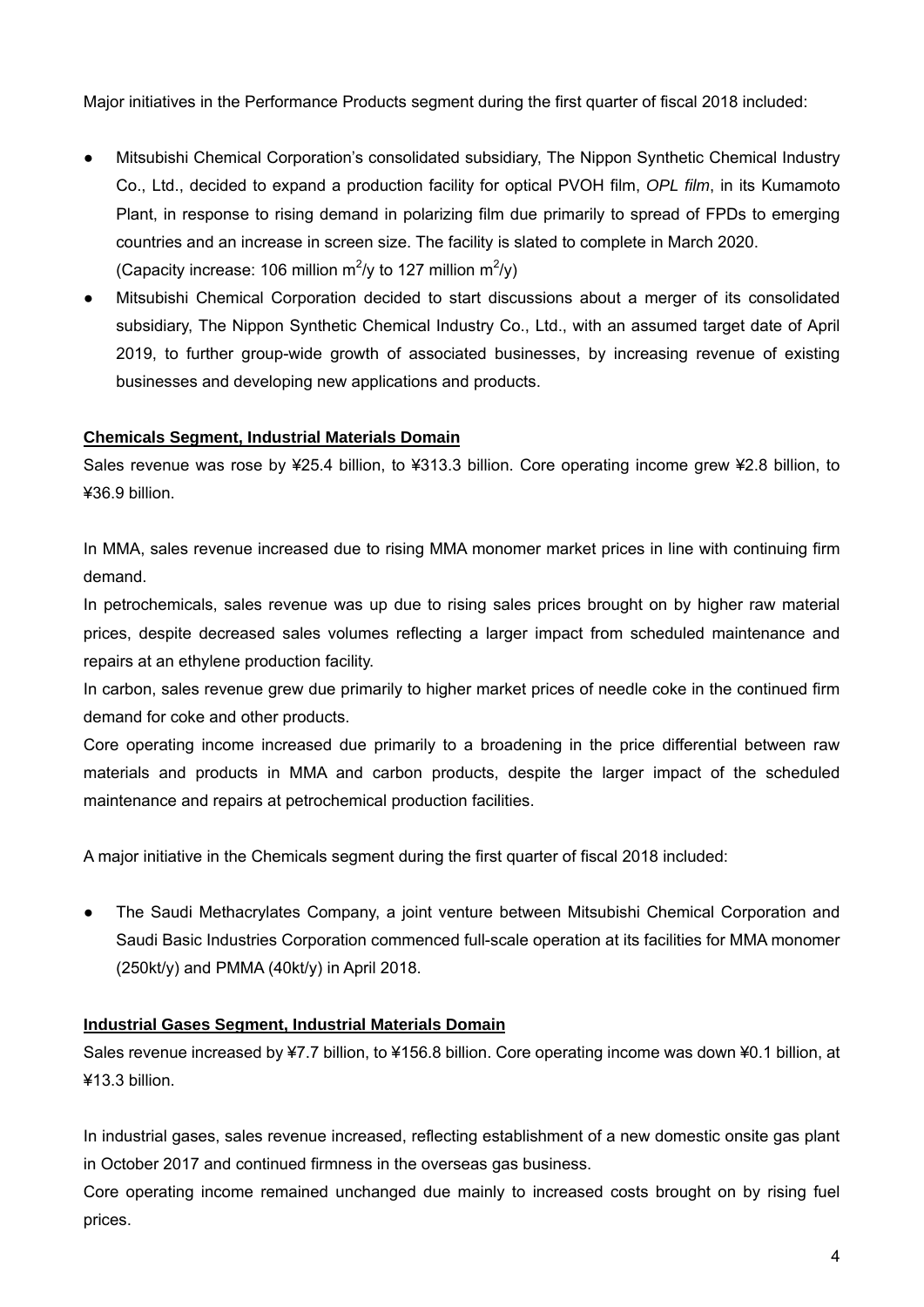# **Health Care Segment, Health Care Domain**

Sales revenue totaled ¥135.6 billion, a decrease of ¥2.5 billion. Core operating income was down ¥1.9 billion, at ¥20.1 billion.

Pharmaceuticals recorded lower sales revenue, due to NHI price revision in domestic ethical pharmaceuticals in April 2018 and a generic drug business transfer in October 2017, despite sales growth of *Radicava*, a treatment for amyotrophic lateral sclerosis (ALS) in the U.S.

Core operating income decreased due to R&D expenses in pharmaceuticals, in addition to the above-mentioned factors.

# **Others**

Sales revenue was up ¥0.8 billion, to ¥46.5 billion and core operating income decreased by ¥0.1 billion, to ¥0.9 billion.

# **(2) Consolidated Financial Position at the End of First Quarter of Fiscal 2018**

Total assets at the end of the first quarter of fiscal 2018 were ¥4,696.6 billion, a decrease of ¥4.0 billion. The decrease was due primarily to an increase in fixed assets reflecting capital expenditures, in addition to an increase in trade receivables and inventories.

The decrease was due primarily to a decrease in trade receivables, despite an increase in the yen-equivalent value of overseas subsidiary assets caused by the yen weakening against the U.S. dollar in the foreign exchange market.

#### **Forward-looking Statements**

The forward-looking statements are based largely on company expectations and information available as of the date hereof, and are subject to risks and uncertainties which may be beyond company control. Actual results could differ materially due to numerous factors, including without limitation market conditions, and the effect of industry competition. The company expectations for the forward-looking statements are described in page [2] hereof.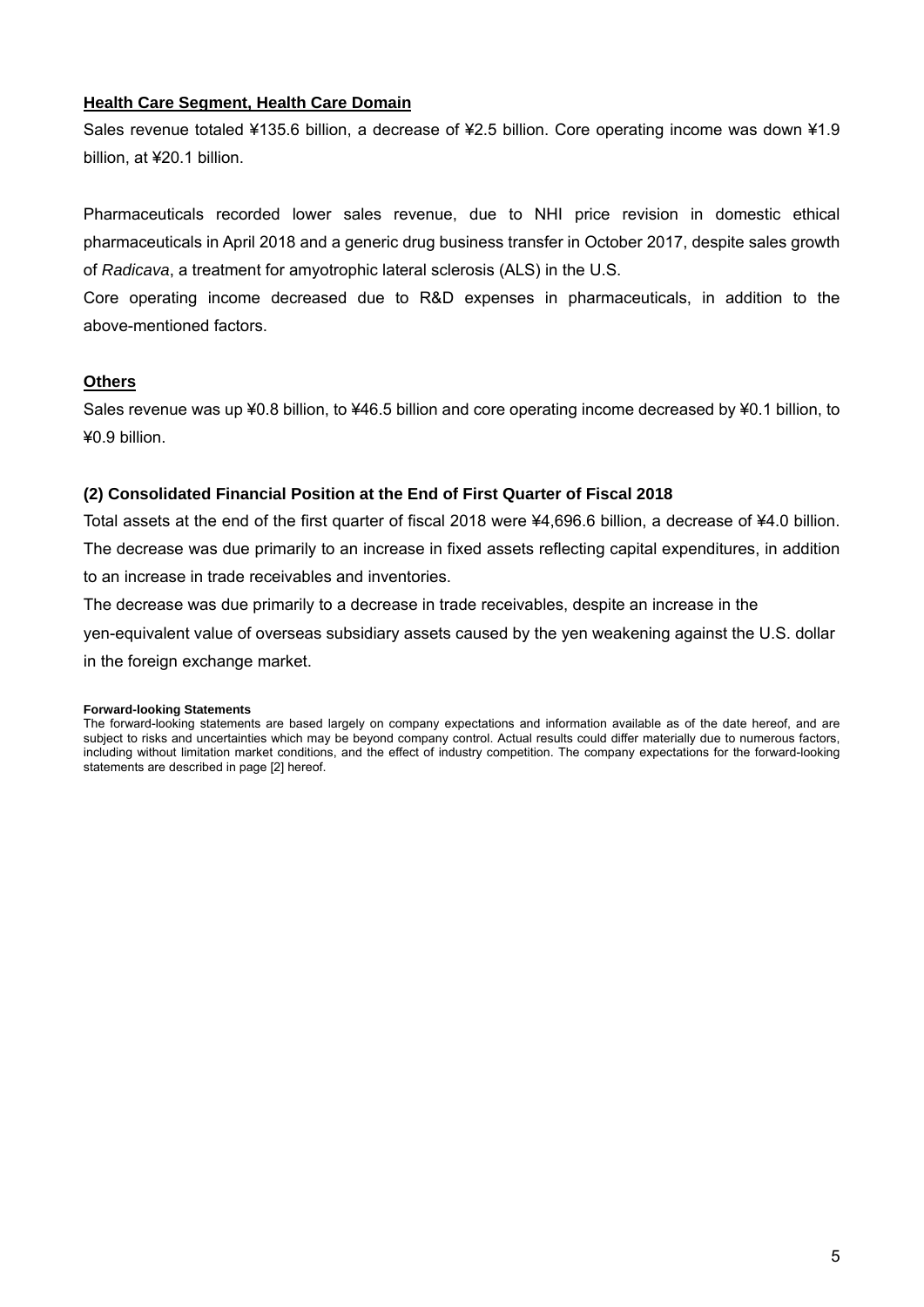# **Reference**

# **(1) Condensed Consolidated Statement of Profit or Loss**

Three months ended June 30, 2017 and 2018

|                                                                    |                                        | (Millions of yen)                      |
|--------------------------------------------------------------------|----------------------------------------|----------------------------------------|
|                                                                    | Three months<br>ended June 30,<br>2017 | Three months<br>ended June 30,<br>2018 |
| Sales revenue                                                      | 898,018                                | 941,939                                |
| Cost of sales                                                      | (625, 981)                             | (669, 981)                             |
| Gross profit                                                       | 272,037                                | 271,958                                |
| Selling, general and administrative expenses                       | (181, 762)                             | (187, 084)                             |
| Other income                                                       | 2,382                                  | 4,949                                  |
| Other expenses                                                     | (7,238)                                | (5,602)                                |
| Equity income                                                      | 5,578                                  | 9,368                                  |
| Operating income                                                   | 90,997                                 | 93,589                                 |
| Financial income                                                   | 3,456                                  | 5,386                                  |
| Financial expenses                                                 | (4,865)                                | (4, 441)                               |
| Earnings before taxes                                              | 89,588                                 | 94,534                                 |
| Income taxes                                                       | (26, 256)                              | (22, 372)                              |
| Net income                                                         | 63,332                                 | 72,162                                 |
| Net income attributable to                                         |                                        |                                        |
| Owners of the parent                                               | 47,708                                 | 58,105                                 |
| Non-controlling interests                                          | 15,624                                 | 14,057                                 |
| Earnings per share(Yen)                                            |                                        |                                        |
| Basic earnings per share attributable to owners<br>of the parent   | 33.15                                  | 40.68                                  |
| Diluted earnings per share attributable to owners<br>of the parent | 30.66                                  | 37.56                                  |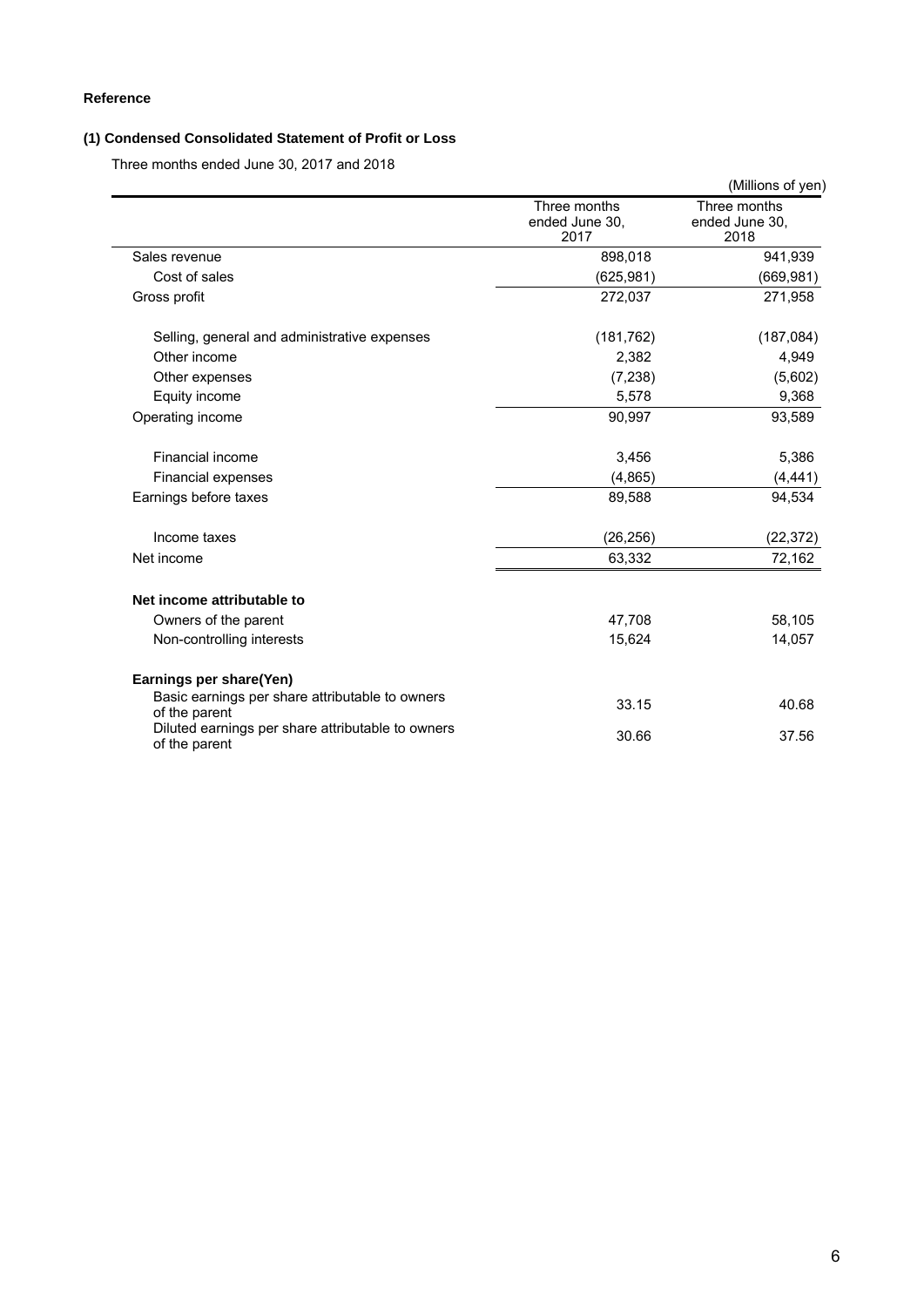# **(2) Condensed Consolidated Statement of Comprehensive Income**

Three months ended June 30, 2017 and 2018

|                                                                                                    |                                        | (Millions of yen)                      |
|----------------------------------------------------------------------------------------------------|----------------------------------------|----------------------------------------|
|                                                                                                    | Three months<br>ended June 30,<br>2017 | Three months<br>ended June 30,<br>2018 |
| Net income                                                                                         | 63,332                                 | 72,162                                 |
| Other comprehensive income                                                                         |                                        |                                        |
| Items that will not be reclassified to profit or loss                                              |                                        |                                        |
| Net gain (loss) on revaluation of financial assets<br>measured at fair value                       | 4,353                                  | 2,405                                  |
| Remeasurements of defined benefit pensions plans                                                   | 6,519                                  | 3,167                                  |
| Share of other comprehensive income (loss) of<br>investments accounted for using the equity method | (24)                                   | 140                                    |
| Total items that will not be reclassified to profit or loss                                        | 10,848                                 | 5,712                                  |
| Items that may be subsequently reclassified to<br>profit or loss                                   |                                        |                                        |
| Exchange differences on translation of<br>foreign operations                                       | 6,778                                  | 9,650                                  |
| Net gain (loss) on derivatives designated<br>as cash flow hedges                                   | 575                                    | 55                                     |
| Share of other comprehensive income(loss) of<br>investments accounted for using the equity method  | (1,688)                                | (2,698)                                |
| Total items that may be subsequently reclassified<br>to profit or loss                             | 5,665                                  | 7,007                                  |
| Total other comprehensive income (net of tax)                                                      | 16,513                                 | 12,719                                 |
| Total comprehensive income                                                                         | 79,845                                 | 84,881                                 |
| Total comprehensive income attributable to                                                         |                                        |                                        |
| Owners of the parent                                                                               | 61,277                                 | 65,981                                 |
| Non-controlling interests                                                                          | 18,568                                 | 18,900                                 |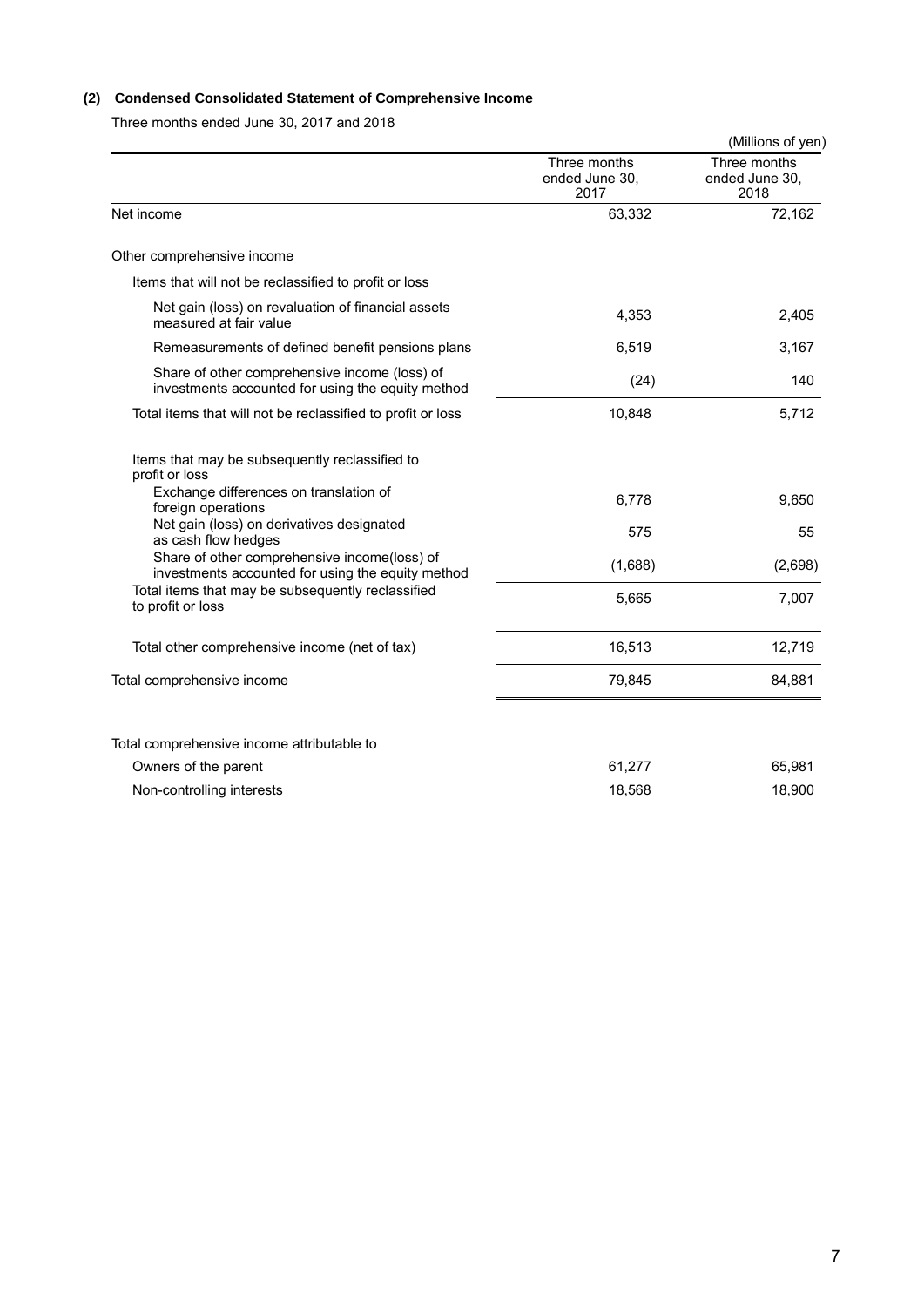# **(3) Condensed Consolidated Statement of Financial Position**

|                                                   |                | (Millions of yen) |
|---------------------------------------------------|----------------|-------------------|
|                                                   | March 31, 2018 | June 30, 2018     |
| Assets                                            |                |                   |
| Current assets                                    |                |                   |
| Cash and cash equivalents                         | 277,624        | 253,681           |
| Trade receivables                                 | 854.804        | 833,760           |
| Inventories                                       | 607,671        | 603,749           |
| Other financial assets                            | 247,365        | 248,814           |
| Other current assets                              | 62,050         | 82,440            |
| Subtotal                                          | 2,049,514      | 2,022,444         |
| Assets held for sales                             | 2,139          | 434               |
| Total current assets                              | 2,051,653      | 2,022,878         |
| Non-current assets                                |                |                   |
| Property, plant and equipment                     | 1,433,509      | 1,452,490         |
| Goodwill                                          | 323,378        | 325,319           |
| Intangible assets                                 | 355,151        | 359,823           |
| Investments accounted for using the equity method | 175,905        | 176,997           |
| Other financial assets                            | 244,489        | 239,645           |
| Other non-current assets                          | 36,145         | 38,456            |
| Deferred tax assets                               | 80,362         | 80,955            |
| Total non-current assets                          | 2,648,939      | 2,673,685         |
| Total assets                                      | 4,700,592      | 4,696,563         |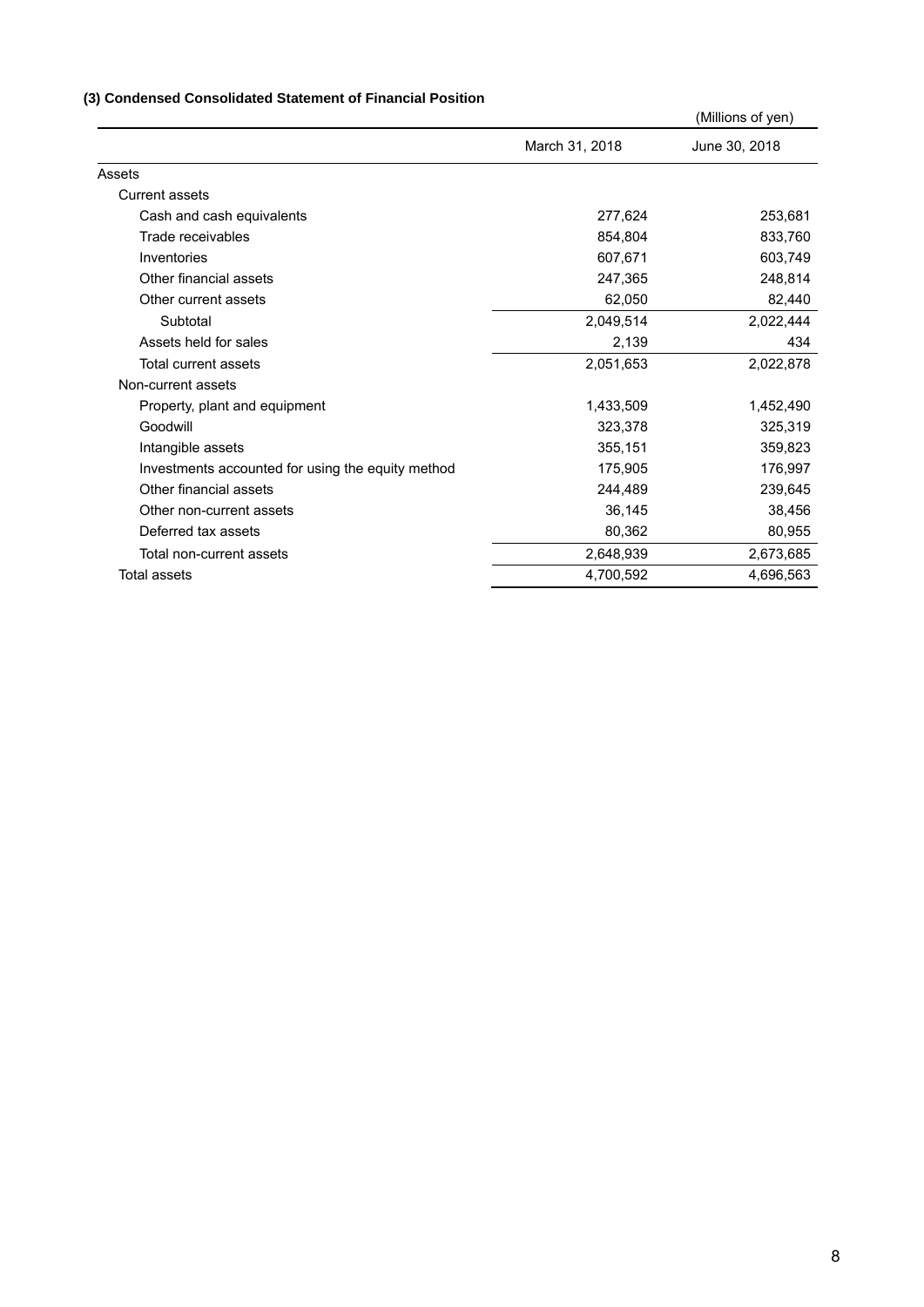|                                                            |                | (Millions of yen) |
|------------------------------------------------------------|----------------|-------------------|
|                                                            | March 31, 2018 | June 30, 2018     |
| Liabilities                                                |                |                   |
| <b>Current liabilities</b>                                 |                |                   |
| Trade payables                                             | 488,592        | 464,577           |
| Bonds and borrowings                                       | 580,854        | 611,394           |
| Income tax payable                                         | 41,293         | 23,653            |
| Other financial liabilities                                | 201,208        | 183,558           |
| Provisions                                                 | 7,463          | 8,649             |
| Other current liabilities                                  | 126,285        | 132,648           |
| Subtotal                                                   | 1,445,695      | 1,424,479         |
| Liabilities directly associated with assets held for sales | 364            | 208               |
| <b>Total current liabilities</b>                           | 1,446,059      | 1,424,687         |
| Non-current liabilities                                    |                |                   |
| Bonds and borrowings                                       | 1,025,268      | 1,013,233         |
| Other financial liabilities                                | 29,174         | 29,153            |
| Retirement benefit liabilities                             | 110,639        | 108,104           |
| Provisions                                                 | 30,712         | 30,814            |
| Other non-current liabilities                              | 38,014         | 38,911            |
| Deferred tax liabilities                                   | 101,236        | 105,847           |
| Total non-current liabilities                              | 1,335,043      | 1,326,062         |
| <b>Total liabilities</b>                                   | 2,781,102      | 2,750,749         |
| Equity                                                     |                |                   |
| Common stock                                               | 50,000         | 50,000            |
| Additional paid-in capital                                 | 321,111        | 321,314           |
| Treasury stock                                             | (43, 569)      | (63, 558)         |
| Retained earnings                                          | 956,946        | 995,156           |
| Other components of equity                                 | 1,262          | 4,478             |
| Equity attributable to owners of the parent                | 1,285,750      | 1,307,390         |
| Non-controlling interests                                  | 633,740        | 638,424           |
| Total equity                                               | 1,919,490      | 1,945,814         |
| Total liabilities and equity                               | 4,700,592      | 4,696,563         |
|                                                            |                |                   |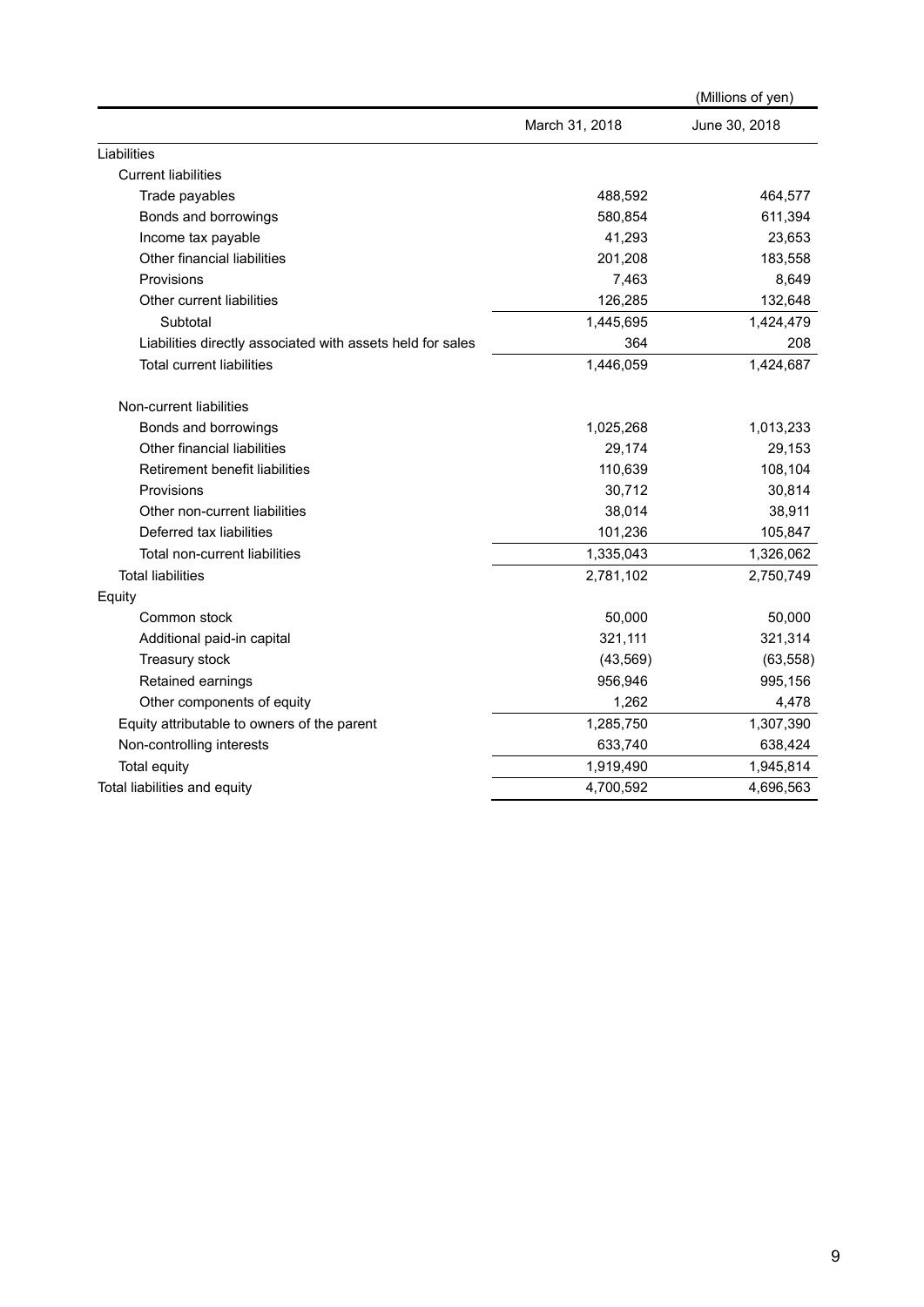# **(4) Condensed Consolidated Statement of Changes in Equity**

Three months ended June 30, 2017

|                                                                  |                 |                                  |                   | (Millions of yen)    |
|------------------------------------------------------------------|-----------------|----------------------------------|-------------------|----------------------|
|                                                                  | Common<br>stock | Additional<br>paid-in<br>capital | Treasury<br>stock | Retained<br>earnings |
| Balance at April 1, 2017                                         | 50,000          | 321,703                          | (43, 587)         | 761,364              |
|                                                                  |                 |                                  |                   |                      |
| Net income                                                       |                 |                                  |                   | 47,708               |
| Other comprehensive income                                       |                 |                                  |                   |                      |
| Total comprehensive income                                       |                 |                                  |                   | 47,708               |
|                                                                  |                 |                                  |                   |                      |
| Purchase of treasury stock                                       |                 |                                  | (9)               |                      |
| Disposal of treasury stock                                       |                 | (22)                             | 23                |                      |
| Cash dividends                                                   |                 |                                  |                   | (17, 271)            |
| Changes in interests in subsidiaries                             |                 | 67                               |                   |                      |
| Changes in scope of consolidation                                |                 |                                  |                   | (53)                 |
| Transfer from other components<br>of equity to retained earnings |                 |                                  |                   | 5,650                |
| Total transactions with owners                                   |                 | 45                               | 14                | (11, 674)            |
| Balance at June 30, 2017                                         | 50,000          | 321,748                          | (43, 573)         | 797,398              |

|                                                                  | Other components of equity                                                                  |                                                                            |                                                              |                                                                              |         |                                                      |                                  |                 |
|------------------------------------------------------------------|---------------------------------------------------------------------------------------------|----------------------------------------------------------------------------|--------------------------------------------------------------|------------------------------------------------------------------------------|---------|------------------------------------------------------|----------------------------------|-----------------|
|                                                                  | Net gain<br>(loss) on<br>revaluation<br>of financial<br>assets<br>measured<br>at fair value | Remeasure- Exchange<br>ments of<br>defined<br>benefit<br>pensions<br>plans | differences<br>on<br>translation<br>of foreign<br>operations | Net gain<br>(loss) on<br>derivatives<br>designated<br>as cash flow<br>hedges | Total   | Equity<br>attributable<br>to owners of<br>the parent | Non-<br>controlling<br>interests | Total<br>equity |
| Balance at April 1, 2017                                         | 46,831                                                                                      |                                                                            | (43, 886)                                                    | (1,027)                                                                      | 1,918   | 1,091,398                                            | 606,799                          | 1,698,197       |
| Net income                                                       |                                                                                             |                                                                            |                                                              |                                                                              |         | 47,708                                               | 15,624                           | 63,332          |
| Other comprehensive income                                       | 2,751                                                                                       | 5,445                                                                      | 4,818                                                        | 555                                                                          | 13,569  | 13,569                                               | 2,944                            | 16,513          |
| Total comprehensive income                                       | 2,751                                                                                       | 5,445                                                                      | 4,818                                                        | 555                                                                          | 13,569  | 61,277                                               | 18,568                           | 79,845          |
| Purchase of treasury stock                                       |                                                                                             |                                                                            |                                                              |                                                                              |         | (9)                                                  |                                  | (9)             |
| Disposal of treasury stock                                       |                                                                                             |                                                                            |                                                              |                                                                              |         | 1                                                    |                                  | 1               |
| Cash dividends                                                   |                                                                                             |                                                                            |                                                              |                                                                              |         | (17, 271)                                            | (17, 831)                        | (35, 102)       |
| Changes in interests in subsidiaries                             |                                                                                             |                                                                            |                                                              |                                                                              |         | 67                                                   | 917                              | 984             |
| Changes in scope of consolidation                                |                                                                                             |                                                                            |                                                              |                                                                              |         | (53)                                                 | (78)                             | (131)           |
| Transfer from other components<br>of equity to retained earnings | (205)                                                                                       | (5, 445)                                                                   |                                                              |                                                                              | (5,650) |                                                      |                                  |                 |
| Total transactions with owners                                   | (205)                                                                                       | (5, 445)                                                                   |                                                              | —                                                                            | (5,650) | (17, 265)                                            | (16, 992)                        | (34, 257)       |
| Balance at June 30, 2017                                         | 49,377                                                                                      |                                                                            | (39,068)                                                     | (472)                                                                        | 9,837   | 1,135,410                                            | 608,375                          | 1,743,785       |

# 10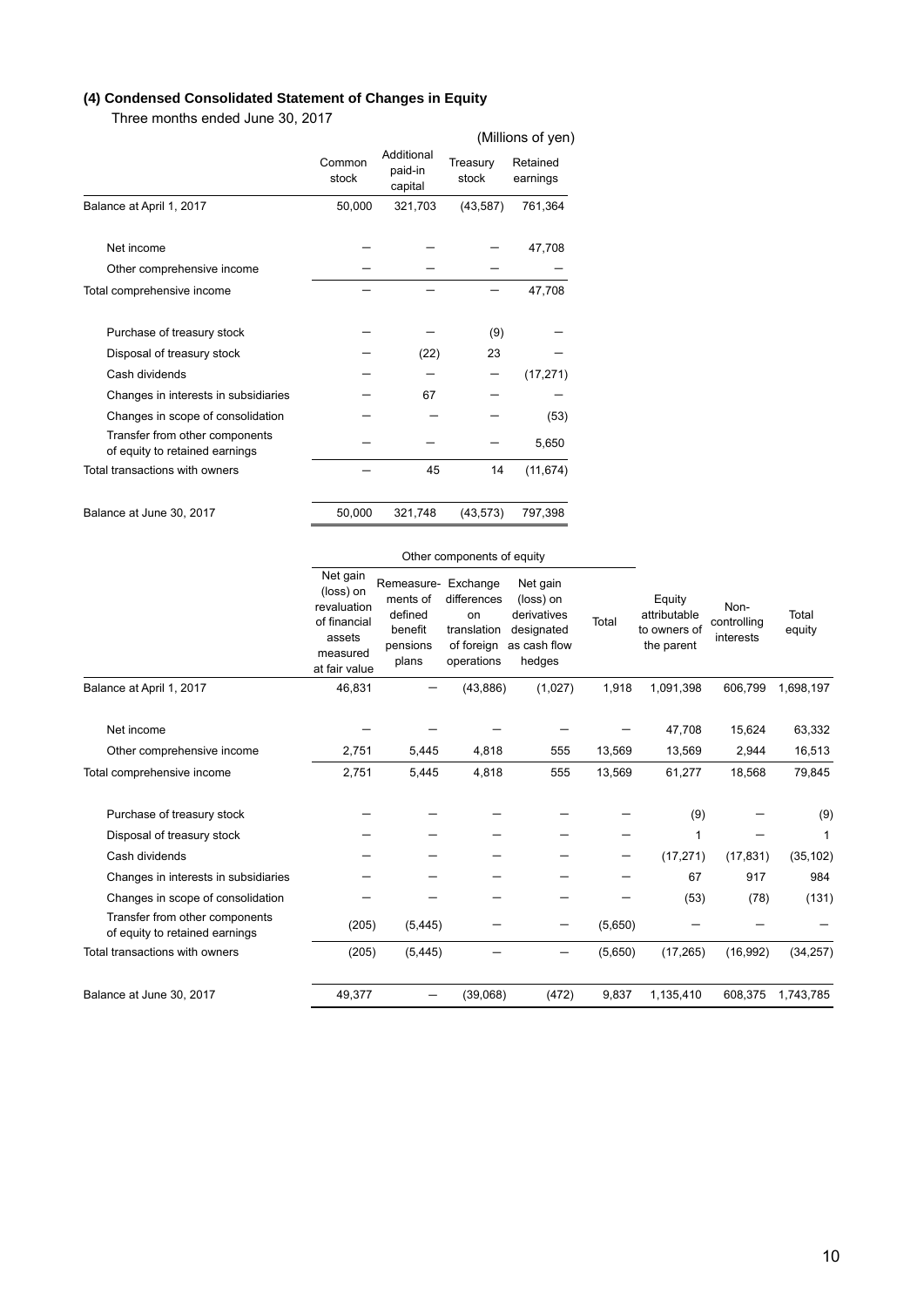# Three months ended June 30, 2018

# (Millions of yen)

|                                                                  |                 |                                  | 1                 |                      |  |
|------------------------------------------------------------------|-----------------|----------------------------------|-------------------|----------------------|--|
|                                                                  | Common<br>stock | Additional<br>paid-in<br>capital | Treasury<br>stock | Retained<br>earnings |  |
| Balance at April 1, 2018                                         | 50,000          | 321,111                          | (43, 569)         | 956,946              |  |
| Cumulative effects of changes<br>in accounting policies          |                 |                                  |                   | (85)                 |  |
| Restated balance at April 1, 2018                                | 50,000          | 321,111                          | (43, 569)         | 956,861              |  |
| Net income                                                       |                 |                                  |                   | 58,105               |  |
| Other comprehensive income                                       |                 |                                  |                   |                      |  |
| Total comprehensive income                                       |                 |                                  |                   | 58,105               |  |
| Purchase of treasury stock                                       |                 |                                  | (20,007)          |                      |  |
| Disposal of treasury stock                                       |                 | (18)                             | 18                |                      |  |
| Cash dividends                                                   |                 |                                  |                   | (24, 470)            |  |
| Share-based payment transactions                                 |                 | 188                              |                   |                      |  |
| Share-based payment transactions<br>of subsidiaries              |                 |                                  |                   |                      |  |
| Changes in interests in subsidiaries                             |                 | 33                               |                   |                      |  |
| Transfer from other components<br>of equity to retained earnings |                 |                                  |                   | 4,660                |  |
| Total transactions with owners                                   |                 | 203                              | (19,989)          | (19, 810)            |  |
| Balance at June 30, 2018                                         | 50,000          | 321,314                          | (63, 558)         | 995,156              |  |

### Other components of equity

|                                                                  | Net gain<br>(loss) on<br>revaluation<br>of financial<br>assets<br>measured<br>at fair value | Remeasure- Exchange<br>ments of<br>defined<br>benefit<br>pensions<br>plans | differences<br>on<br>translation<br>of foreign<br>operations | Net gain<br>(loss) on<br>derivatives<br>designated<br>as cash flow<br>hedges | Total   | Equity<br>attributable<br>to owners of<br>the parent | Non-<br>controlling<br>interests | Total<br>equity |
|------------------------------------------------------------------|---------------------------------------------------------------------------------------------|----------------------------------------------------------------------------|--------------------------------------------------------------|------------------------------------------------------------------------------|---------|------------------------------------------------------|----------------------------------|-----------------|
| Balance at April 1, 2018                                         | 51,544                                                                                      |                                                                            | (50, 455)                                                    | 173                                                                          | 1,262   | 1,285,750                                            | 633,740                          | 1,919,490       |
| Cumulative effects of changes<br>in accounting policies          |                                                                                             |                                                                            |                                                              |                                                                              |         | (85)                                                 | (61)                             | (146)           |
| Restated balance at April 1, 2018                                | 51,544                                                                                      |                                                                            | (50, 455)                                                    | 173                                                                          | 1,262   | 1,285,665                                            | 633,679                          | 1,919,344       |
| Net income                                                       |                                                                                             |                                                                            |                                                              |                                                                              |         | 58,105                                               | 14,057                           | 72,162          |
| Other comprehensive income                                       | 1,617                                                                                       | 2,871                                                                      | 3,338                                                        | 50                                                                           | 7,876   | 7,876                                                | 4,843                            | 12,719          |
| Total comprehensive income                                       | 1,617                                                                                       | 2,871                                                                      | 3,338                                                        | 50                                                                           | 7,876   | 65,981                                               | 18,900                           | 84,881          |
| Purchase of treasury stock                                       |                                                                                             |                                                                            |                                                              |                                                                              |         | (20,007)                                             |                                  | (20,007)        |
| Disposal of treasury stock                                       |                                                                                             |                                                                            |                                                              |                                                                              |         |                                                      |                                  |                 |
| Cash dividends                                                   |                                                                                             |                                                                            |                                                              |                                                                              |         | (24, 470)                                            | (15, 343)                        | (39, 813)       |
| Share-based payment transactions                                 |                                                                                             |                                                                            |                                                              |                                                                              |         | 188                                                  |                                  | 188             |
| Share-based payment transactions<br>of subsidiaries              |                                                                                             |                                                                            |                                                              |                                                                              |         |                                                      | 12                               | 12              |
| Changes in interests in subsidiaries                             |                                                                                             |                                                                            |                                                              |                                                                              |         | 33                                                   | 1,176                            | 1,209           |
| Transfer from other components<br>of equity to retained earnings | (1,789)                                                                                     | (2,871)                                                                    |                                                              |                                                                              | (4,660) |                                                      |                                  |                 |
| Total transactions with owners                                   | (1,789)                                                                                     | (2,871)                                                                    |                                                              | —                                                                            | (4,660) | (44, 256)                                            | (14, 155)                        | (58, 411)       |
| Balance at June 30, 2018                                         | 51,372                                                                                      |                                                                            | (47, 117)                                                    | 223                                                                          | 4,478   | 1,307,390                                            | 638,424                          | 1,945,814       |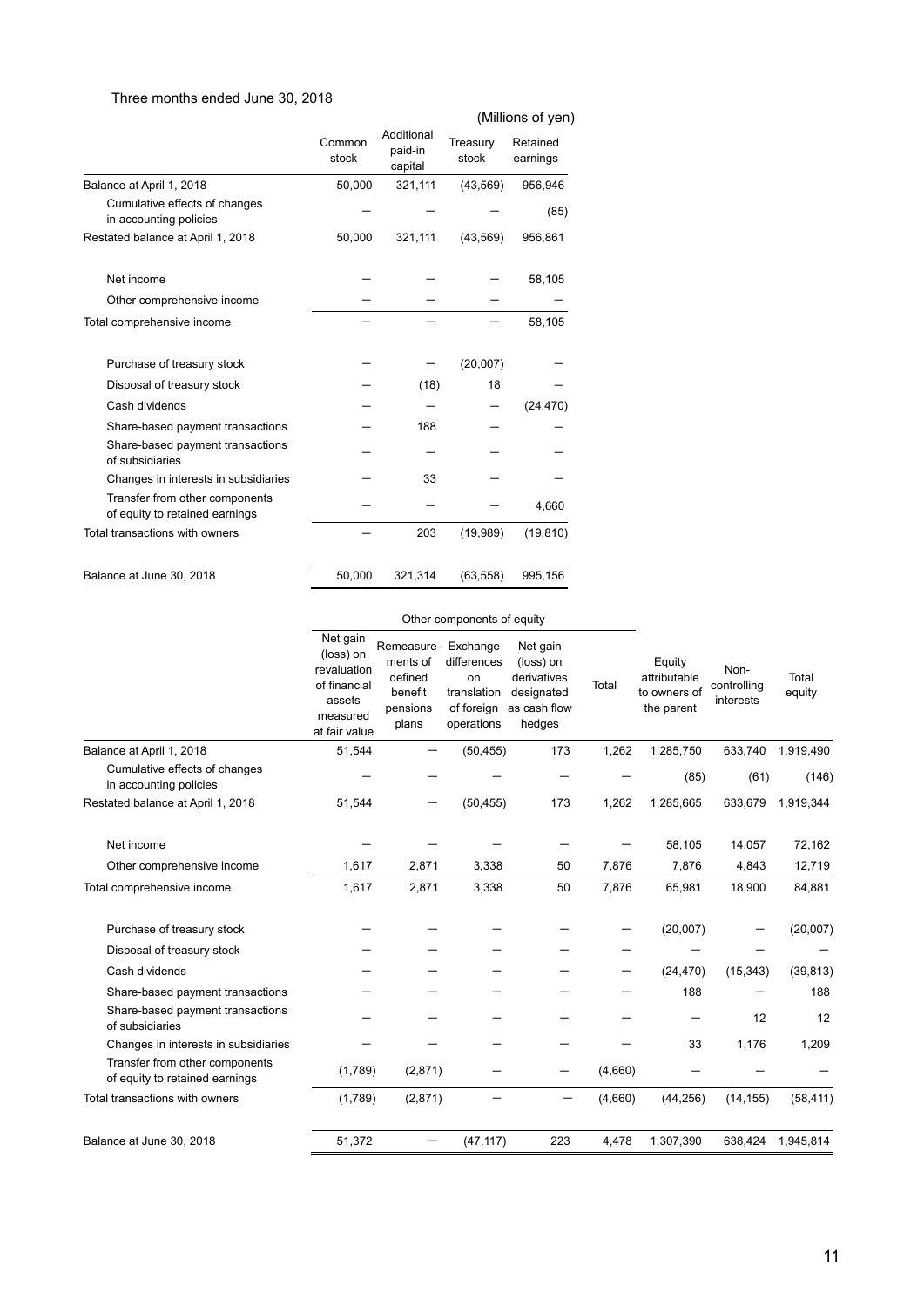# **(5) Condensed Consolidated Statement of Cash Flow**

Three months ended June 30, 2017 and 2018

|                                                                          |                                        | (Millions of yen)                      |
|--------------------------------------------------------------------------|----------------------------------------|----------------------------------------|
|                                                                          | Three months<br>ended June 30,<br>2017 | Three months<br>ended June 30,<br>2018 |
| Cash flows from operating activities                                     |                                        |                                        |
| Earnings before taxes                                                    | 89,588                                 | 94,534                                 |
| Depreciation and amortization                                            | 43,765                                 | 45,824                                 |
| Equity income                                                            | (5, 578)                               | (9,368)                                |
| Interest and dividend income                                             | (3,093)                                | (4, 483)                               |
| Interest expenses                                                        | 3,867                                  | 4,185                                  |
| (Increase) decrease in trade receivables                                 | (15, 575)                              | 21,842                                 |
| (Increase) decrease in inventories                                       | (14, 370)                              | 5,163                                  |
| Increase (decrease) in trade payables                                    | (658)                                  | (28, 601)                              |
| Increase (decrease) in retirement benefit assets and<br>liabilities, net | 1,162                                  | (455)                                  |
| Other                                                                    | 13,037                                 | 5,192                                  |
| Subtotal                                                                 | 112,145                                | 133,833                                |
| Interest received                                                        | 513                                    | 1,280                                  |
| Dividends received                                                       | 10,222                                 | 14,797                                 |
| Interest paid                                                            | (4,063)                                | (3,450)                                |
| Income tax (paid) received, net                                          | (30, 590)                              | (56, 897)                              |
| Net cash provided by (used in) operating activities                      | 88,227                                 | 89,563                                 |
| Cash flows from investing activities                                     |                                        |                                        |
| Purchase of property, plant and equipment                                | (48, 139)                              | (54, 789)                              |
| Proceeds from sales of property, plant and equipment                     | 867                                    | 3,529                                  |
| Purchase of intangible assets                                            | (8,587)                                | (730)                                  |
| Purchase of other financial assets                                       | (159, 677)                             | (107, 663)                             |
| Proceeds from sales/redemption of other financial assets                 | 150,958                                | 103,950                                |
| Net cash outflow on acquisition of subsidiaries                          | (1,788)                                |                                        |
| Net (Increase) decrease of time deposits                                 | (60, 233)                              | (3, 458)                               |
| Other                                                                    | 275                                    | 178                                    |
| Net cash provided by (used in) investing activities                      | (126, 324)                             | (58, 983)                              |
|                                                                          |                                        |                                        |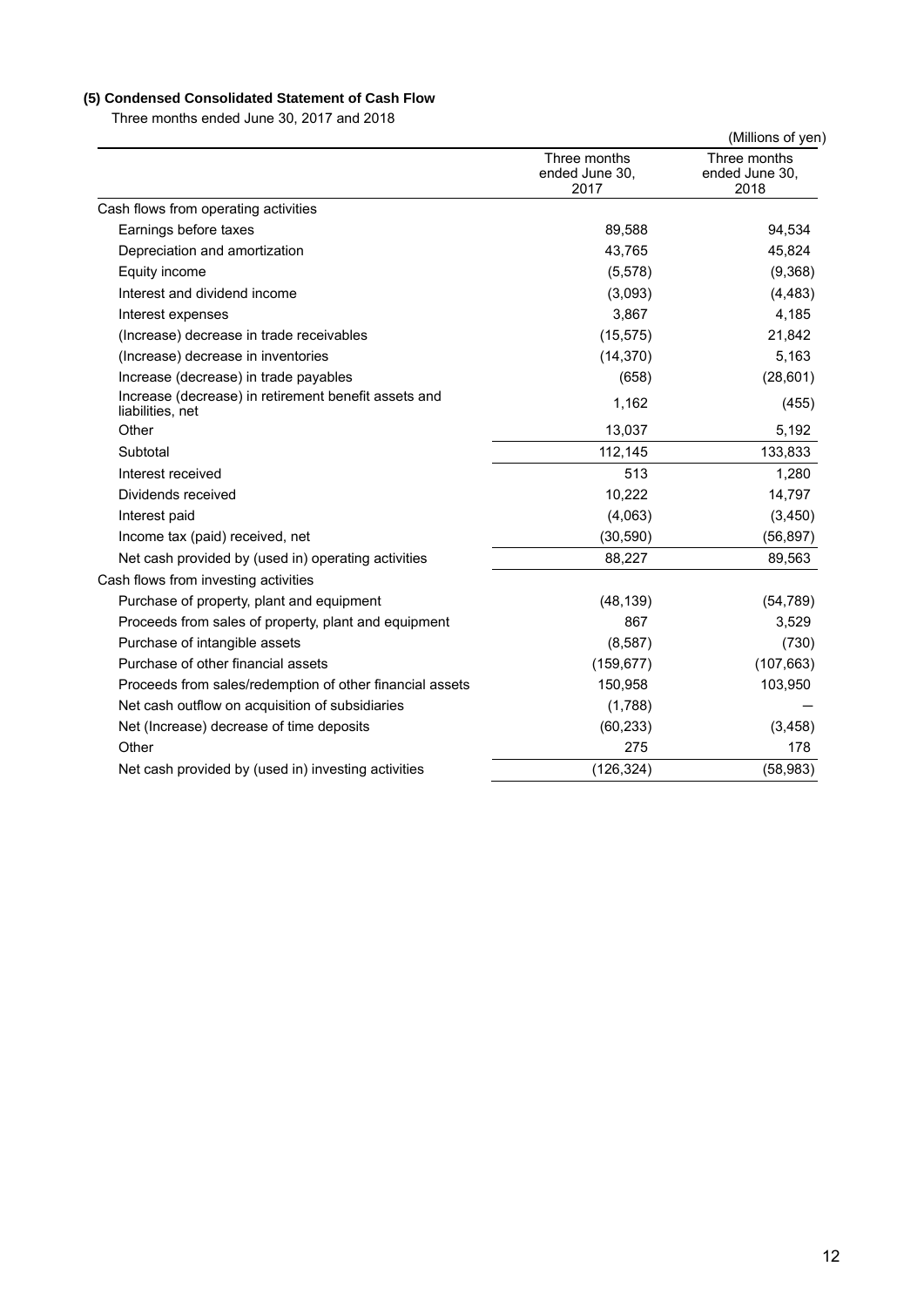|                                                                                                          |                                        | (Millions of yen)                      |
|----------------------------------------------------------------------------------------------------------|----------------------------------------|----------------------------------------|
|                                                                                                          | Three months<br>ended June 30.<br>2017 | Three months<br>ended June 30,<br>2018 |
| Cash flows from financing activities                                                                     |                                        |                                        |
| Net increase (decrease) in short-term borrowings                                                         | 64,279                                 | 13,054                                 |
| Net increase (decrease) in commercial papers                                                             | (36,000)                               | 18,000                                 |
| Proceeds from long-term borrowings                                                                       | 8,717                                  | 12,035                                 |
| Repayment of long-term borrowings                                                                        | (9,216)                                | (17, 709)                              |
| Repayment from redemption of bonds                                                                       | (10,000)                               | (20,000)                               |
| Net (increase) decrease in treasury stock                                                                | (9)                                    | (20,007)                               |
| Dividends paid to owners of the parent                                                                   | (17, 271)                              | (24, 470)                              |
| Dividends paid to non-controlling interests                                                              | (17, 831)                              | (15, 343)                              |
| Proceeds from stock issuance to non-controlling interests                                                | 1,085                                  | 1,248                                  |
| Other                                                                                                    | (3,237)                                | (1, 565)                               |
| Net cash provided by (used in) financing activities                                                      | (19, 483)                              | (54,757)                               |
| Effect of exchange rate changes on cash and cash equivalents                                             | 840                                    | 61                                     |
| Net increase (decrease) in cash and cash equivalents                                                     | (56, 740)                              | (24, 116)                              |
| Cash and cash equivalents at the beginning of the period                                                 | 363,510                                | 277,624                                |
| Net increase (decrease) in cash and cash equivalents<br>resulting from transfer to assets held for sales | (103)                                  | 208                                    |
| Net increase (decrease) in cash and cash equivalents<br>resulting from change in scope of consolidation  | 364                                    | (35)                                   |
| Increase in cash and cash equivalents<br>resulting from merger with unconsolidated subsidiaries          | 125                                    |                                        |
| Cash and cash equivalents at the end of the period                                                       | 307,156                                | 253,681                                |

### **(6) Change in accounting policy**

The Mitsubishi Chemical Holdings Group (MCHC Group) adopted IFRS 15 "Revenue from Contracts with Customers" (issued in May 2014) and "Clarifications to IFRS 15" (issued in April 2016) (together, hereinafter "IFRS 15") from the first quarter of fiscal year 2018.

In accordance with the adoption of IFRS 15, the MCHC Group recognizes revenue, based on the following 5-step model, in an amount that reflects the consideration to which the Group expects to be entitled in exchange for goods or services transferred to customers.

- Step 1: Identify the contract(s) with a customer
- Step 2: Identify the performance obligations in the contract
- Step 3: Determine the transaction price
- Step 4: Allocate the transaction price to the performance obligations in the contract
- Step 5: Recognize revenue when (or as) the entity satisfies a performance obligation

The MCHC Group offers a variety of products and services (see the following table, "Business Segment Information") to domestic and foreign customers through its business activities in four business segments ("Performance Products," ʺChemicals,ʺ ʺIndustrial Gasesʺ and ʺHealth Careʺ) primarily by the four operating companies, Mitsubishi Chemical, Mitsubishi Tanabe Pharma, Life Science Institute and Taiyo Nippon Sanso.

For the sales of such products, because the customer obtains control over the products upon delivery, the performance obligation is judged to have been satisfied and revenue is therefore recognized upon delivery of the products. Revenue is measured at the consideration promised in a contract with a customer, less discounts, rebates, returned products and other items.

Consideration for products under sales contracts is mainly collected within 12 months of the transfer of control over said products and therefore the consideration includes no significant financial elements.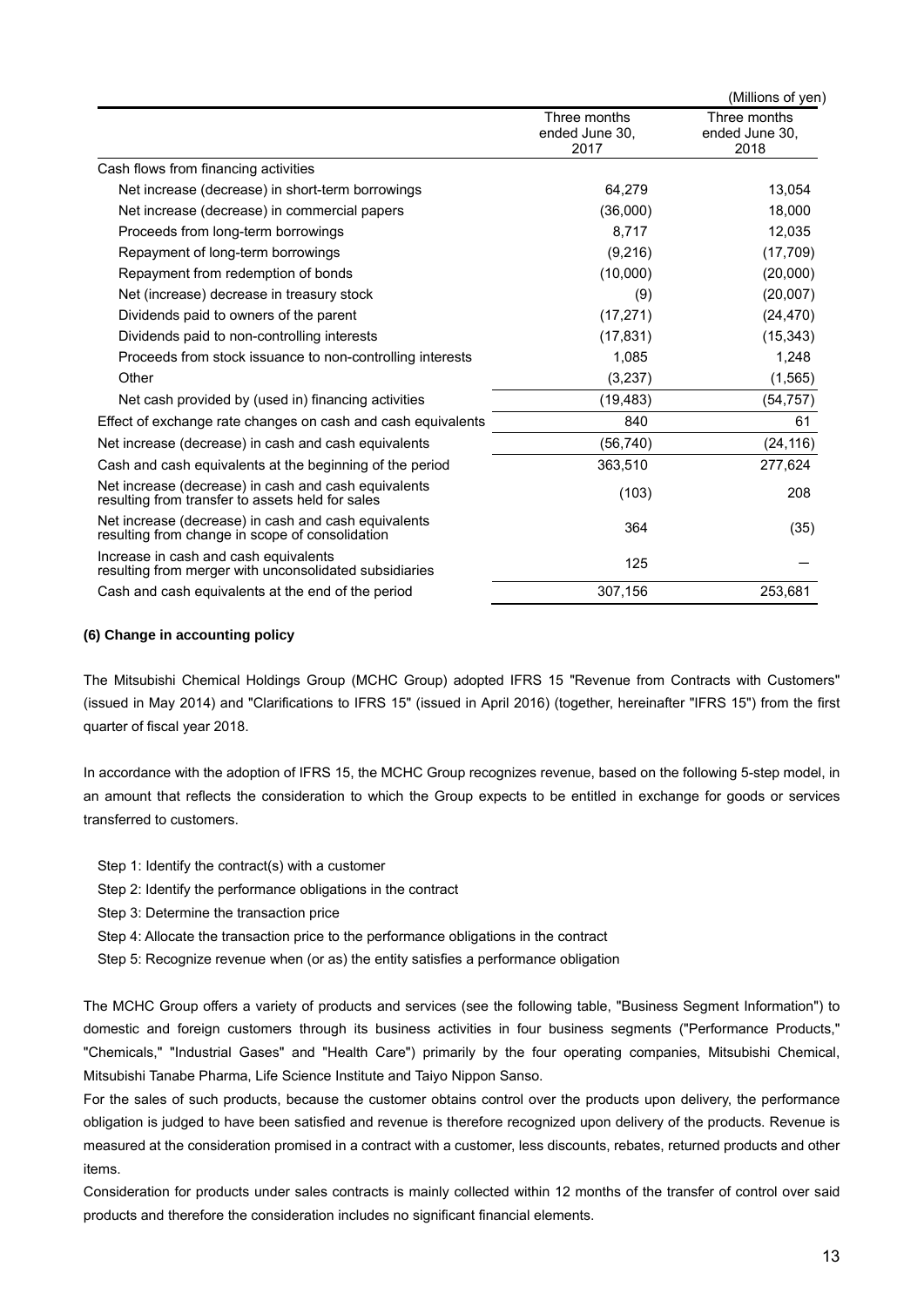The adoption of IFRS 15 has no material impact on the quarterly consolidated financial statements of the MCHC Group. In the adoption of IFRS 15, the Group has employed the method in which the cumulative effect of applying this standard is recognized at the date of initial application, which is allowed as the transition method. The amount of cumulative effect at the date of initial application of this standard is not material.

| <b>Business</b>                | <b>Business</b>         | <b>Business Sub-Segment</b> |                                        |                                                                                                                                                                                     |                                                                  |  |  |
|--------------------------------|-------------------------|-----------------------------|----------------------------------------|-------------------------------------------------------------------------------------------------------------------------------------------------------------------------------------|------------------------------------------------------------------|--|--|
| Domain                         | Segment                 |                             | <b>Businesses</b>                      |                                                                                                                                                                                     |                                                                  |  |  |
| Performanc<br>e Products       |                         | Functional<br>Products      | Electronics and<br>Displays            | Optical films, Electronics and displays, Acetyl                                                                                                                                     |                                                                  |  |  |
|                                |                         |                             | <b>High Performance</b><br>Films       | Packaging films, Industrial films                                                                                                                                                   |                                                                  |  |  |
|                                | Performance<br>Products |                             | Environment and<br>Living Solutions    | Aqua and separator solutions, Infrastructure<br>solutions and agricultural materials                                                                                                |                                                                  |  |  |
|                                |                         |                             | Advanced<br>Moldings<br>and Composites | High performance engineering plastics, Fibers<br>and textile, Carbon fiber and composite<br>materials, Functional moldings and composites,<br>Almina fiber and light metal products |                                                                  |  |  |
|                                |                         | Performanc<br>e Chemicals   | Advanced<br>Polymers                   | Performance polymers,<br>Engineering polymers,<br>Sustainable resources                                                                                                             |                                                                  |  |  |
|                                |                         |                             | <b>High Performance</b><br>Chemicals   | Performance chemicals, Performance materials,<br>Food ingredients                                                                                                                   |                                                                  |  |  |
|                                |                         |                             | New Energy                             | Lithium ion battery materials, Energy transduction<br>device materials                                                                                                              |                                                                  |  |  |
|                                |                         | <b>MMA</b>                  | <b>MMA</b>                             | <b>MMA</b>                                                                                                                                                                          |                                                                  |  |  |
| Industrial<br><b>Materials</b> | Chemicals               | Petrochemic<br>als          |                                        | Petrochemicals                                                                                                                                                                      | Basic petrochemicals, Polyolefins, Basic<br>chemical derivatives |  |  |
|                                |                         | Carbon<br>Products          | Carbon Products                        | <b>Carbon Products</b>                                                                                                                                                              |                                                                  |  |  |
|                                | Industrial<br>Gases     | Industrial<br>Gases         | <b>Industrial Gases</b>                | Industrial gases                                                                                                                                                                    |                                                                  |  |  |
| <b>Health Care</b>             | <b>Health Care</b>      |                             | Pharmaceuticals                        | Pharmaceuticals                                                                                                                                                                     |                                                                  |  |  |
|                                |                         | <b>Health Care</b>          |                                        | Life science                                                                                                                                                                        | Life science                                                     |  |  |

### Business Segment Information

### **(7) Significant Subsequent Events**

Acquisition (100% Ownership) of the Corporations Running the European Businesses of the U.S. Company, Praxair, Inc.

A consolidated subsidiary of MCHC, Taiyo Nippon Sanso Corporation ("TNSC") executed a share purchase agreement with Praxair, Inc. ("Praxair") pursuant to which TNSC will acquire the shares of the corporations running the European businesses of Praxair on July 5, 2018 (Japan time).

On June 1, 2017, Praxair reached an agreement with German company Linde Aktiengesellshaft ("Linde AG") to merge by establishing a newly formed Irish holding company, Linde Public Limited Company. The competition law authorities in the relevant countries are reviewing that merger, and the European Commission is requesting that Praxair sell a part of its European businesses to a third party. TNSC has now executed the share purchase agreement in order to acquire the shares of the corporations running such businesses via a European subsidiary to be newly established. The execution of the above-mentioned transaction is conditioned on the ultimate Linde-Praxair being consummated which requires Praxair and Linde AG obtaining approval from the competition authorities for the merger in the relevant countries and our company obtaining approval from the European Commission and the other relevant competition authorities for executing the acquisition.